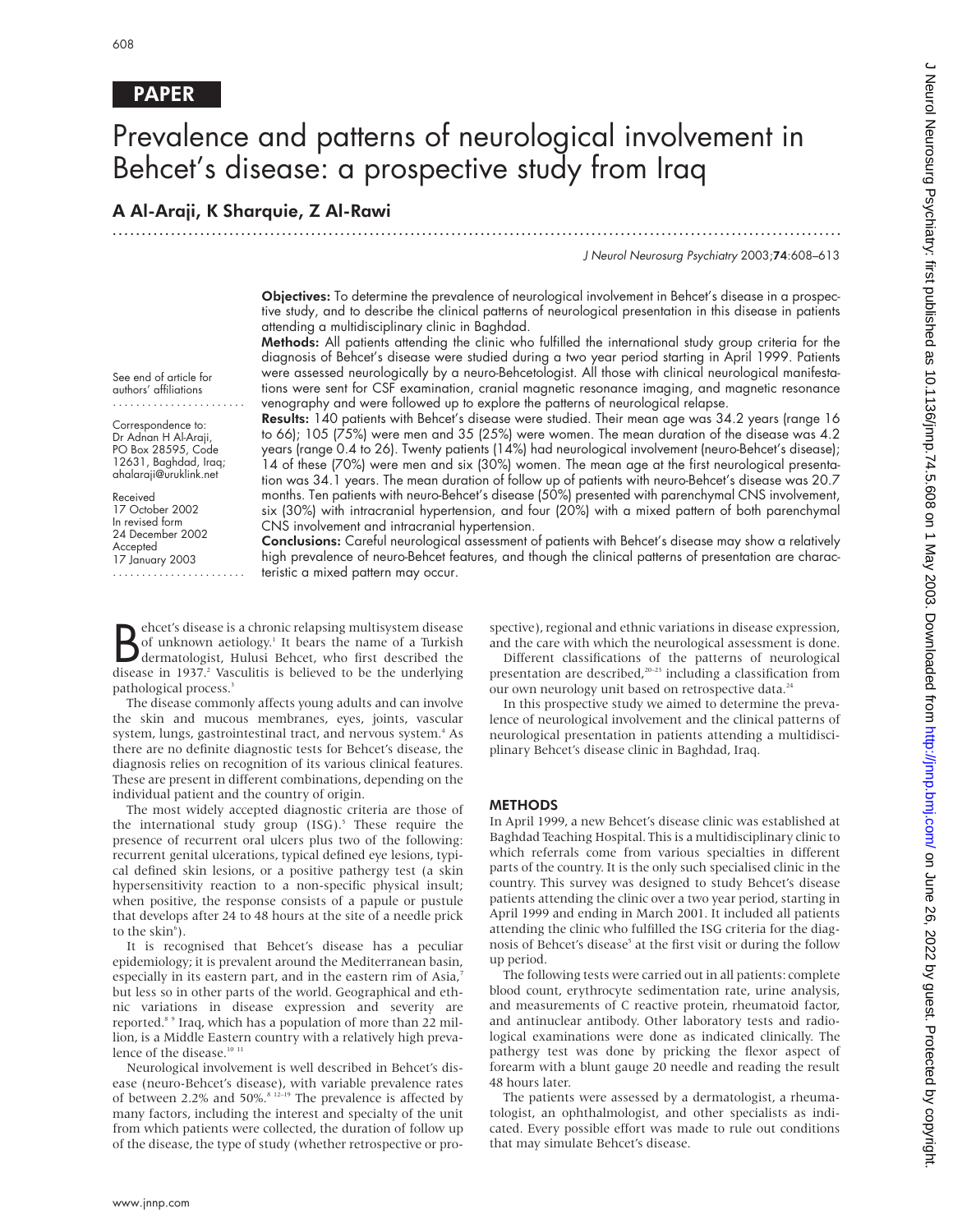All the patients were assessed neurologically by one of the authors (AHA). A careful history was taken and a full neurological examination was done. In patients whose neurological complaints occurred before the first visit to the clinic, previous records and investigations were reviewed thoroughly. Patients with neurological findings suggestive of involvement of the nervous system by the disease were regarded as cases of neuro-Behcet's disease, while patients who complained of headache only, with no other symptoms or signs of neurological involvement, were not considered to have neuro-Behcet's disease.

Nineteen of the 20 patients with neuro-Behcet's disease had an examination of their cerebrospinal fluid (CSF), and this was repeated as indicated clinically during the follow up period.

Cranial magnetic resonance imaging (MRI) and magnetic resonance venography (MRV) were done in all patients with neuro-Behcet's disease, using a Philips Gyroscan NT (3000) superconducting 1.5 tesla instrument, with 23 mT gradient power (Philips Inc, Einthoven, Netherlands). Axial T1 and T2 weighted images, coronal FLAIR sequences, MRV, and postcontrast T1 image sequences were undertaken. The examination was repeated when indicated clinically.

Follow up of neuro-Behcet's disease patients was done by the same neurologist, looking for patterns of neurological relapse.

## RESULTS

In all, 140 patients with Behcet's disease were seen at the clinic during the two year period of the study. Their mean age at the time of assessment was 34.2 years (range 16 to 66). There were 105 men (75%) and 35 women (25%). The mean duration of the disease was 4.2 years (range 0.4 to 26). Eighteen patients (13%) had had the disease for less than 12 months, 13 (9%) for between 12 and 23 months, 31 (22%) for between two and five years, and 78 (56%) for more than five years. There were 134 Arab patients (96%) and only six were Kurdish (4%). Fifteen patients (10.7%) had a positive family history of Behcet's disease.

Twenty patients (14.3%) had neurological involvement; 14 of these (70%) were men and six (30%) women. Nineteen were Arabs and only one was Kurdish.

The mean age at the first neurological presentation was 34.1 years (range 21 to 52) and the mean duration of Behcet's disease at the first neurological presentation was 3.25 years (range [−1] to 12 years). Two patients had their neurological presentation as the first manifestation of Behcet's disease, the other features appearing later. Three patients had their neurological presentation with the onset of the other features, while in the majority (15 patients) the neurological presentation was after the onset of the other manifestations of Behcet's disease. The mean duration of follow up of the patients with neuro-Behcet's disease was 20.7 months (range 6 to 33).

We categorised the neurological patterns of presentation into two main types, depending on the clinical neurological features and supported by CSF and MRI findings (table 1). Some patients had features of both types (mixed pattern).

#### Parenchymal CNS pattern

The first and the most common pattern (occurring in half the cohort) was the "parenchymal CNS" pattern, which included patients whose clinical features were suggestive of focal or diffuse parenchymal CNS involvement with no features to suggest intracranial hypertension. On CSF examination there was a normal opening pressure, usually with pleocytosis and/or a high protein; MRI commonly showed hyperintense T2 weighted lesions (plaques) while brain MRV showed no abnormalities. This pattern included well defined clinical forms (brain stem syndrome, cerebral stroke-like and psychiatric features) and a diffuse form suggestive of widespread

| Table 1 Patterns of first neurological presentation in |
|--------------------------------------------------------|
| 20 patients with neuro-Behcet's disease                |

| Pattern                      | No of patients (%) |
|------------------------------|--------------------|
| 1. Parenchymal CNS           | 10(50)             |
| (a) Brain stem syndrome      |                    |
| (b) Cerebral stroke-like     |                    |
| (c) Psychiatric              |                    |
| (d) Diffuse                  |                    |
| (e) Asymptomatic (silent)    |                    |
| 2. Intracranial hypertension | 6 (30)             |
| 3. Mixed                     | 4 (20)             |

parenchymal CNS involvement, as described previously.<sup>24</sup> The characteristic features of these forms were as follows:

- Brain stem syndrome (four patients): characterised by sudden or acute onset, taking days to reach the peak deficit. The findings were commonly a bilateral combination of cranial nerve, cerebellar, or pyramidal signs. Gradual improvement occurs in the course of the disease.
- Cerebral stroke-like (one patient): acute onset of unilateral neurological findings highly suggestive of a stroke, with features suggesting cerebral involvement, for example seizures.
- Psychiatric form (one patient): predominantly psychotic features.
- Diffuse form (two patients): acute or subacute onset with pseudobulbar signs including emotional lability, spastic dysarthria, swallowing difficulty, and brisk facial reflexes and jaw jerk; in these cases other features of parenchymal CNS involvement were reported, including pyramidal signs, a spinal sensory level, sphincter disturbances, and cerebellar signs.

There were two asymptomatic patients who had clear neurological signs (unilateral pyramidal signs) without a history of neurological complaints. These were relatively young (26 and 31 years) and had no risk factors for cerebrovascular disease or history of head trauma or perinatal birth injury. There was no pure spinal cord involvement in this series.

#### Intracranial hypertension

The other main pattern was "intracranial hypertension" which was manifested by headache, vomiting, and bilateral papilloedema, with no clinical or neuroradiological evidence of parenchymal CNS involvement. The CSF opening pressure was always increased, commonly with normal cells and protein. Cranial MRI was basically normal, with a normal ventricular system. MRV confirmed cerebral venous thrombosis in five of the six patients.

#### Mixed pattern

The other four patients had a mixed pattern: they showed clinical evidences of parenchymal CNS involvement (two with brain stem syndrome, one with the diffuse form, and one with the cerebral stroke-like form) in addition to features of intracranial hypertension (headache, vomiting, and bilateral papilloedema). The CSF opening pressure was increased and the MRI and MRV showed plaques and cerebral venous thrombosis in all four patients.

#### Other clinical features

None of the patients in this series had a pure meningeal pattern and none had peripheral nervous system involvement (peripheral neuropathy or myopathy).

Neurological relapses commonly took the same pattern as the initial presentations. Four relapses in two patients with the parenchymal CNS pattern and three relapses in two patients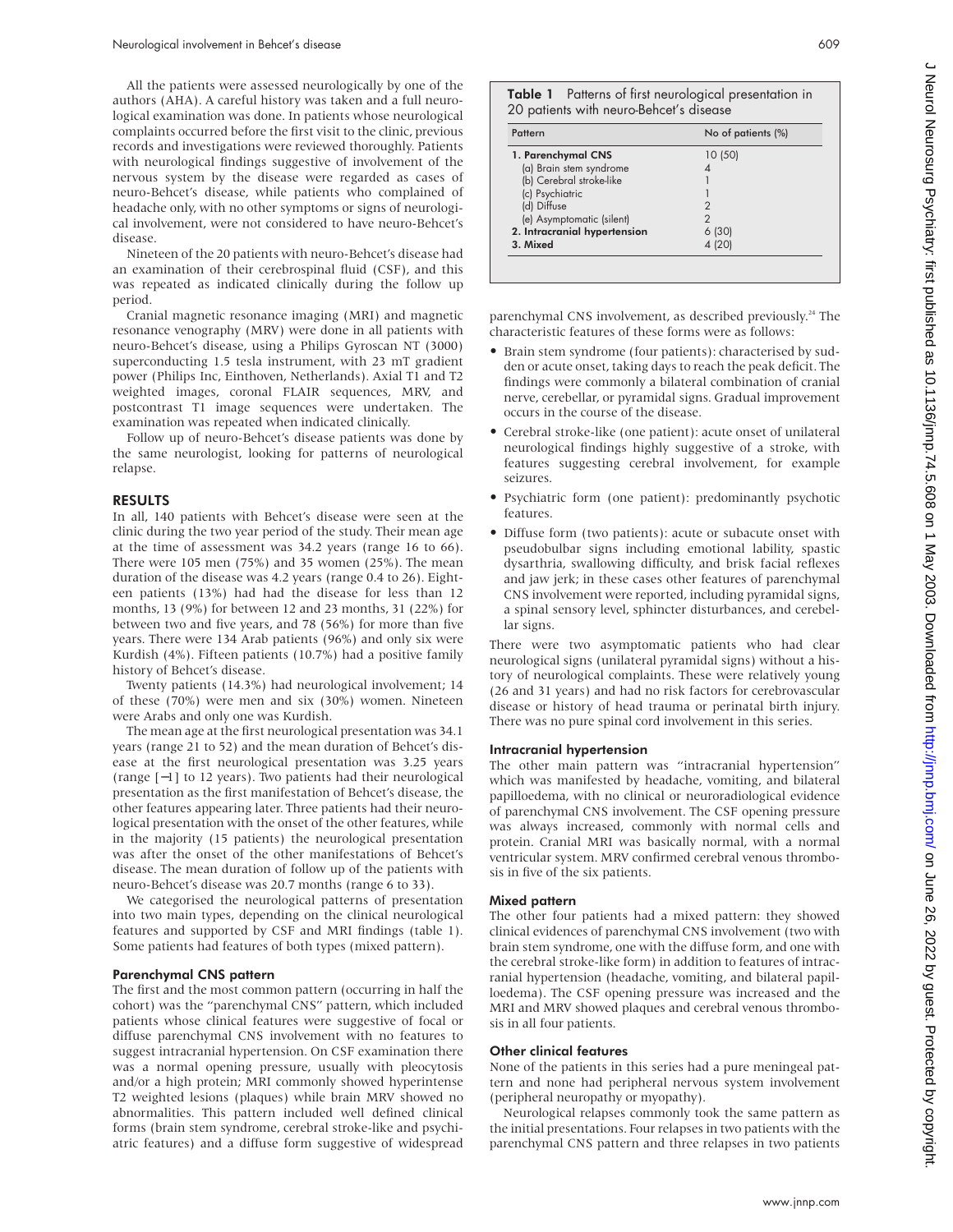|         | <b>Table 2</b> Cumulative frequency of all neurological |
|---------|---------------------------------------------------------|
|         | signs and symptoms in 20 patients with neuro-Behcet's   |
| disease |                                                         |

| Neurological signs and symptoms            | No of patients (%) |
|--------------------------------------------|--------------------|
| Pyramidal signs and symptoms               | 14 (70)            |
| Headache                                   | 12 (60)            |
| Papilloedema                               | 11(55)             |
| Cranial nerves (excluding the optic nerve) | 10 (50)            |
| Cerebellar signs                           | 6(30)              |
| Sphincter disturbances                     | 4 (20)             |
| Pseudobulbar signs                         | 3(15)              |
| Meningeal signs                            | 3(15)              |
| Sensory symptoms and signs                 | 3(15)              |
| Personality changes                        | 1(5)               |
| Epileptic fits                             | 1(5)               |
|                                            |                    |

| <b>Table 3</b> Non-neurological manifestations in 20 |  |
|------------------------------------------------------|--|
| patients with neuro-Behcet's disease                 |  |

|                         |               | Presenting<br>feature |    | Cumulative<br>frequency |  |
|-------------------------|---------------|-----------------------|----|-------------------------|--|
| <b>Clinical feature</b> | n             | $\frac{0}{0}$         | n  | %                       |  |
| Oral ulcer              | 8             | 40                    | 20 | 100                     |  |
| Genital ulcer           | 3             | 15                    | 14 | 70                      |  |
| Skin lesions            |               |                       | 12 | 60                      |  |
| Ocular lesions          |               | 10                    | 8  | 40                      |  |
| Rheumatological         | 3             | 1.5                   | 8  | 40                      |  |
| Vascular lesion         | $\mathcal{P}$ | 10                    |    | 25                      |  |

with intracranial hypertension had the same patterns as the initial presentations. However, one patient who presented initially with a parenchymal CNS pattern developed a relapse suggestive of a mixed pattern of both intracranial hypertension and parenchymal CNS involvement.

Pyramidal symptoms and signs were the most common features in the cumulative list of symptoms and signs throughout the course of the illness, as shown in table 2.

The non-neurological manifestations occurring during the course of the disease are shown in table 3. Ocular involvement in the form of anterior or posterior uveitis and retinal vasculitis was reported in eight patients with neuro-Behcet's disease (40%). In the whole cohort of Behcet's disease patients, ocular involvement was reported in 42%. The pathergy test was positive in 10 of the 15 patients in whom it was done.

#### **Investigations**

CSF examination was done in 19 patients. In those presenting with the parenchymal CNS pattern, 12 examinations were done in nine patients. In this group the CSF opening pressure was within normal limits, but six of the 12 CSF samples were abnormal: four had pleocytosis with or without raised protein, and two had raised protein only; the pleocytosis was lymphocytic in two (15 and 65 cells/mm<sup>3</sup>) and mainly neutrophilic in the other two (15 and 45 cells/mm<sup>3</sup>). The sugar content was normal in all samples.

The six patients who presented with intracranial hypertension all had increased CSF opening pressure (more than 200 mm CSF)on at least one occasion; otherwise their CSF constituents were normal except for one sample which had a raised protein level.

In patients presenting with the mixed pattern, the CSF opening pressures were increased on at least one occasion in each case, and the CSF findings were abnormal in two. The abnormalities included pleocytosis (15 and 32 lymphocytes/ mm3 ) in both, while one patient had a raised protein (92



Figure 1 Brain magnetic resonance venography showing obliteration of the mid portion of the superior saggital sinus in a patient with Behcet's disease who present with intracranial hypertension.

mg/dl). CSF protein electrophoresis for oligoclonal IgG bands was not available during the study period.

Cranial MRI and MRV were done in all 20 patients with neuro-Behcet's disease on at least one occasion. These showed single or scattered lesion (plaques) in eight of the 10 patients presenting with the parenchymal CNS pattern, with normal MRV. Cranial MRI was normal in all six patients presenting with the intracranial hypertension pattern, and cranial MRV showed cerebral venous thrombosis in five of these (fig 1). In patients presenting with the mixed pattern, cranial MRI and MRV showed both plaques and cerebral venous thrombosis in all four cases. The plaques that were seen in 12 patients (eight in the parenchymal CNS pattern and four in the mixed pattern) were recognised as hyperintense parenchymal lesions on T2 weighted images (figs 2 and 3) and as bright focal lesions on FLAIR sequences, except in one patient in whom one of the plaques was not visualised by FLAIR but was clearly seen after gadolinium enhancement as an enhanced focal parenchymal lesion. The T1 appearance of the plaques was variable: in the majority (seven of the 12 patients), the lesions appeared as hypointense focal lesions; in two patients, plaques were not visualised (isointense); in two patients, there were mixed patterns of hypointense and isointense lesions; and only one patient showed a hyperintense T1 weighted image focal lesion surrounded by a dark rim, suggestive of haemorrhagic plaque.

The distribution of the plaques was as follows: cerebral white matter in 11 patients (92%), brain stem in five (42%), thalamus and basal ganglia in four (33%), and cortical grey matter in one (8%). A periventricular distribution of the plaques, as is classically seen in multiple sclerosis, was not observed.

In the two patients with parenchymal CNS presentation and normal MRI, the intervals between the onset of the clinical presentation and the MRI study were two and six weeks.

Follow up MRI in two patients with parenchymal CNS involvement who had plaques at the initial assessment showed a reduction in the number and size of the plaques in one patient after three months from the time of the initial assessment and in the other patient after six months.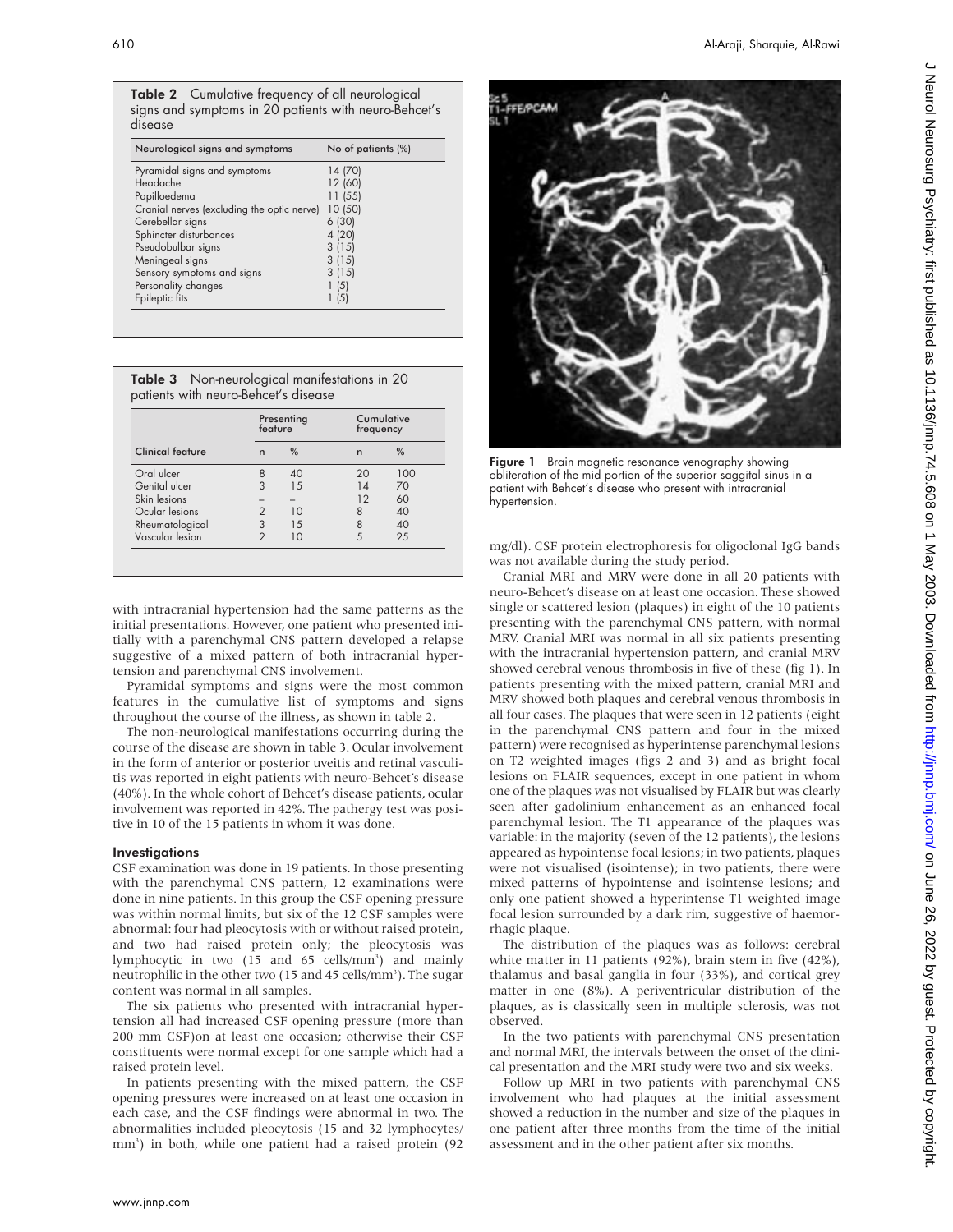

toward the specialty of the most interested and active specialists attached to the clinic. This might have an effect on the reported prevalence rates for the different manifestations of the disease. In our Behcet's disease clinic, we try to reduce this bias to a minimum by encouraging referrals from all subspecialties and by encouraging patients to refer themselves to the clinic. The results of the current study represent the prevalence of

neurological involvement in Behcet's disease from a hospital based clinic and not in the community. Community based studies generally include milder disease manifestations.<sup>25</sup> Carefully planned community based studies in different countries are needed to determine the prevalence of neurological involvement in Behcet's disease, as neurological manifestations represent a major cause of morbidity and mortality of this disease.<sup>26</sup>

We categorised the patterns of neurological presentation into two main types depending on the clinical findings, supported by the CSF results and cranial MRI and MRV: a parenchymal CNS pattern and an intracranial hypertension pattern. This classification has clinical, aetiopathological, therapeutic, and prognostic implications, as described in detail previously.24 It is a modification of our previously reported classification, which was based on retrospective data and lacked the benefit of MRI, which was not available at the time. The major modification is the finding of a "mixed pattern," which will be discussed below. Most of the cases of neuro-Behcet's disease reported to date can be grouped into this simple and practical classification. This will enable the practising clinician to remember the possibility of Behcet's disease when faced with the patterns and forms described in the classification. It does not, of course, cover every single rare and unusual manifestation of neuro-Behcet's disease, but we

Figure 2 Brain magnetic resonance imaging: T2 weighted image showing hyperintense multiple plaques within the pons and the right side of the midbrain in a patient with Behcet's disease who present with parenchymal CNS involvement.



Figure 3 The same patient as in fig 2 showing hyperintense T2 weighted image of lesion within the posterior limb of the right internal capsule.

## **DISCUSSION**

There have been many reports describing the prevalence rates for the neurological involvement in Behcet's disease from different countries.<sup>8 12–19</sup> These were mainly retrospective, from different units with variable interest in the disease. The present study was designed to investigate this issue prospectively over a two year period in a multidisciplinary clinic. The initial neurological assessment and the follow up were done by a neurologist with an interest in neuro-Behcet's disease.

The prevalence of neuro-Behcet's disease among our patients was 14.3%, which is higher than the 5.3% in the only

www.jnnp.com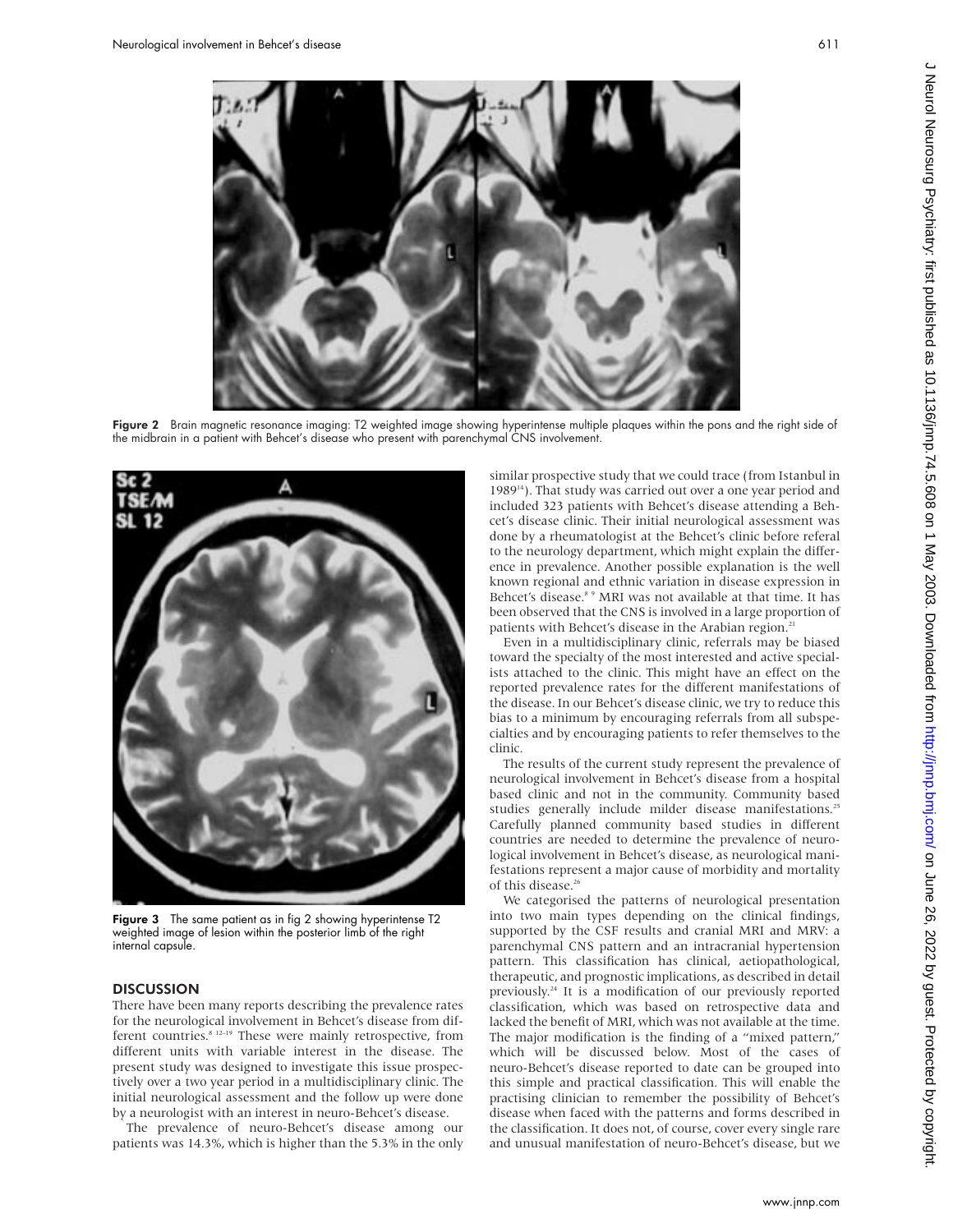believe this shortcoming is not a major issue and it does not invalidate its usefulness.

The parenchymal CNS pattern was the most common form of presentation in our series, as well as in most of the large series of neuro-Behcet's disease so far reported.14 18 21–24 26 This pattern is subdivided into various forms that represent commonly encountered neurological entities easily recognised on careful neurological evaluation. The main differential diagnosis of this pattern is multiple sclerosis. Internuclear ophthalmoplegia, gaze palsy, and optic neuritis are common clinical findings in multiple sclerosis, but these were not seen in our cases of neuro-Behcet's disease. Spinal cord involvement is common in multiple sclerosis but not in neuro-Behcet's disease. The systemic features of Behcet's disease are useful in directing attention to this disorder, and the presence of CSF pleocytosis is another clue suggestive of neuro-Behcet's disease. Cranial MRI is also very useful, the characteristic periventricular distribution in multiple sclerosis being uncommon in neuro-Behcet's disease. There is a detailed discussion of the differential diagnosis of the various forms of the parenchymal CNS pattern in our previous paper on neuro-Behcet's disease.<sup>24</sup>

There were two asymptomatic (silent) patients who did not complain of neurological symptoms but who had definite neurological signs. There were no reasonable explanations for their neurological findings other than Behcet's disease. This should encourage a careful neurological assessment in all patients with Behcet's disease, even if they are asymptomatic from a neurological viewpoint. This might prevent missed or delayed diagnoses of neuro-Behcet's disease, which may have serious consequences.

The intracranial hypertension pattern of presentation is more often reported from the Middle  $\text{East}^{12\ 16\ 27-30}$  and France,<sup>31</sup> and less often from Japan and other parts of the world.<sup>22 32</sup> In this study, about one third of the patients with neuro-Behcet's disease had this pattern, but if we combine it with the mixed pattern and with the follow up data, then more than half the patients had this type of presentation—a greater prevalence than has been reported from other countries. Geographical and ethnic variations in disease expression could be a reason for this. Another reason might be the careful neurological assessment and the routine use of MRV in our current study. The main differential diagnosis of this pattern—after exclusion of an intracranial mass by proper neuroimaging—is idiopathic intracranial hypertension. The predominantly male sex of the patients, the systemic features of Behcet's disease, and the common finding of cerebral venous thrombosis on brain MRV are features that direct the attention to neuro-Behcet's disease.

Our finding that one fifth of the patients with neuro-Behcet's disease had a mixed pattern of both parenchymal CNS involvement and intracranial hypertension is interesting. It is generally believed that the underlying aetiopathology in parenchymal CNS involvement is small vessel vasculitis, while in intracranial hypertension it is cerebral venous thrombosis secondary to a haemostatic abnormality or small vessel vasculitis of the large cerebral veins or sinuses.<sup>24</sup> Many believe that these two main presentations represent different aetiopathological processes and thus that the neurological manifestations of Behcet's disease should be divided into "neuro-Behcet's syndrome" (NBS; the parenchymal CNS involvement) and "vasculo-Behcet," representing cases with cerebral venous thrombosis.18 23 31 A mixture of both presentations in the same patient has not been well described before. Our findings suggest either that both patterns of presentation are caused by small vessel vasculitis involving the CNS parenchyma and the large cerebral veins or sinuses, or, if these are different aetiopathological processes, that they can coexist in the same patient. We prefer not to separate the neurological manifestations of Behcet's disease into the so called NBS and vasculo-Behcet types, but to group them together and use the term neuro-Behcet's disease for both—as both may result from the same aetiopathological processes, as suggested in this study, and because both represent direct involvement of the nervous system by Behcet's disease. As these neurological manifestations are usually dealt with and followed up at neurological clinics, the use of separate terms may be confusing and serves no useful practical purpose.

There were no cases with pure meningeal involvement in this series, and none of the patients had peripheral nervous system involvement. These presentations, though they have been reported,<sup>21 22 33</sup> are uncommon.

It is interesting to note that none of our patients had extrapyramidal features. These have only rarely been reported despite the common involvement of the basal ganglia on MRI<sup>34</sup> and in histopathological series.<sup>35</sup>

Behcet's disease patients who complain of headache with no other neurological signs and symptoms to suggest neurological involvement were not regarded as having neuro-Behcet's disease. These were mainly patients with primary headache syndromes (commonly migraine and tension-type headache). These types of headache are known to be prevalent in Behcet's disease, but it is generally believed that they are not related to a direct involvement of the nervous system by the disorder.<sup>18 22 23</sup> A prospective study is needed to follow such patients and to determine the outcome.

Neurological relapses commonly took the same pattern as the presentation, but less commonly a different pattern may occur with relapse, as found in other surveys.<sup>18 22-24</sup>

The onset of the neurological presentation commonly follows or coincides with the other systemic features of Behcet's disease. It is always preferable to ask routinely about these features in neurological patients from areas where Behcet's disease is prevalent. The neurological presentation may precede the other systemic features of Behcet's disease; as noted in the present study and in other reports,<sup>22-24</sup> the pattern of the presentation, the ethnic origin, the CSF findings, the MRI and MRV findings, and the course of the disease may suggest the diagnosis.

Signs of motor dysfunction, as manifested by the pyramidal signs and symptoms, were the most common cumulative neurological findings during the course of the illness, in agreement with previous reports.<sup>14 22-24</sup> These are the main disabling features of the parenchymal CNS presentation, while the impact on vision is the main danger for those who present with intracranial hypertension.<sup>24</sup>

Cranial MRI and MRV were very helpful in categorising the neurological involvement. Both should be used routinely in cases of suspected neuro-Behcet's disease, especially MRV, which may direct the attention to the possibility of cerebral venous thrombosis requiring anticoagulation. It may also reduce the need for more invasive neuroimaging in suspected cases of cerebral venous thrombosis.

#### Conclusions

The prevalence of neurological involvement is relatively high (14.3%) in Iraqi patients with Behcet's disease attending a Behcet's disease clinic in Baghdad, and though the types of neurological presentation can be grouped into two main distinct patterns (parenchymal CNS and intracranial hypertension), a mixed pattern may also occur.

#### ACKNOWLEDGEMENTS

We thank Prof H Yazici, Department of Rheumatology, Cerrahpsa Medical Faculty, Istanbul, and Dr N Al-Ward, Department of Community Medicine, College of Medicine, Baghdad, for reviewing the manuscript.

#### .....................

## Authors' affiliations

A Al-Araji, Behcet's Disease Clinic, Baghdad Teaching Hospital and Department of Neurology, College of Medicine, University of Baghdad, Iraq